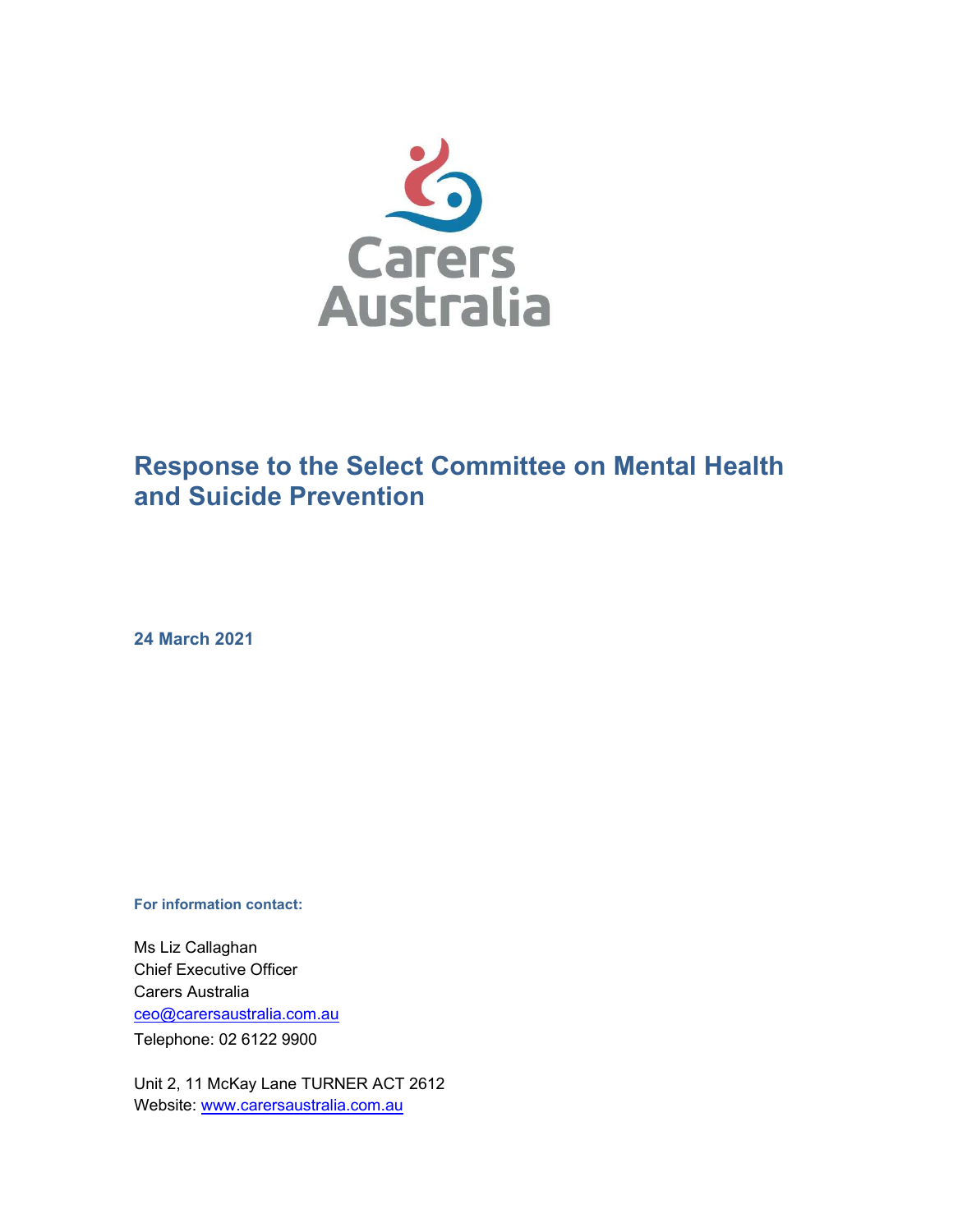

## About Carers Australia

Carers Australia is the national peak body representing the diversity of the 2.65 million Australians who provide unpaid care and support to family members and friends with a disability, chronic condition, mental illness or disorder, drug or alcohol problem, terminal illness, or who are frail aged.

In collaboration with our members, the peak carer organisations in each state and territory, we collectively form the National Carer Network and are an established infrastructure that represent the views of carers at the national level.

Our vision is an Australia that values and supports all carers, where all carers should have the same rights, choices and opportunities as other Australians to enjoy optimum health, social and economic wellbeing and participate in family, social and community life, employment and education.

This includes carers:

- Who have their own care needs
- Who are in multiple care relationships
- Who have employment and/or education commitments
- Aged under 25 years (young carers)
- Aged over 65 years, including 'grandparent carers'
- From culturally and linguistically diverse backgrounds
- Who identify as Aboriginal and Torres Strait Islander
- Who identify as lesbian, gay, bisexual, transgender,
- intersex (LGBTI+)
- Who are living in rural and remote Australia, and
- That are no longer in a caring role (former carers).

Carers Australia acknowledges Aboriginal and/or Torres Strait Islander peoples and communities as the traditional custodians of the land we work on and pay our respects to Elders past, present and emerging. As an inclusive organisation we celebrate people of all backgrounds, genders, sexualities, cultures, bodies and abilities.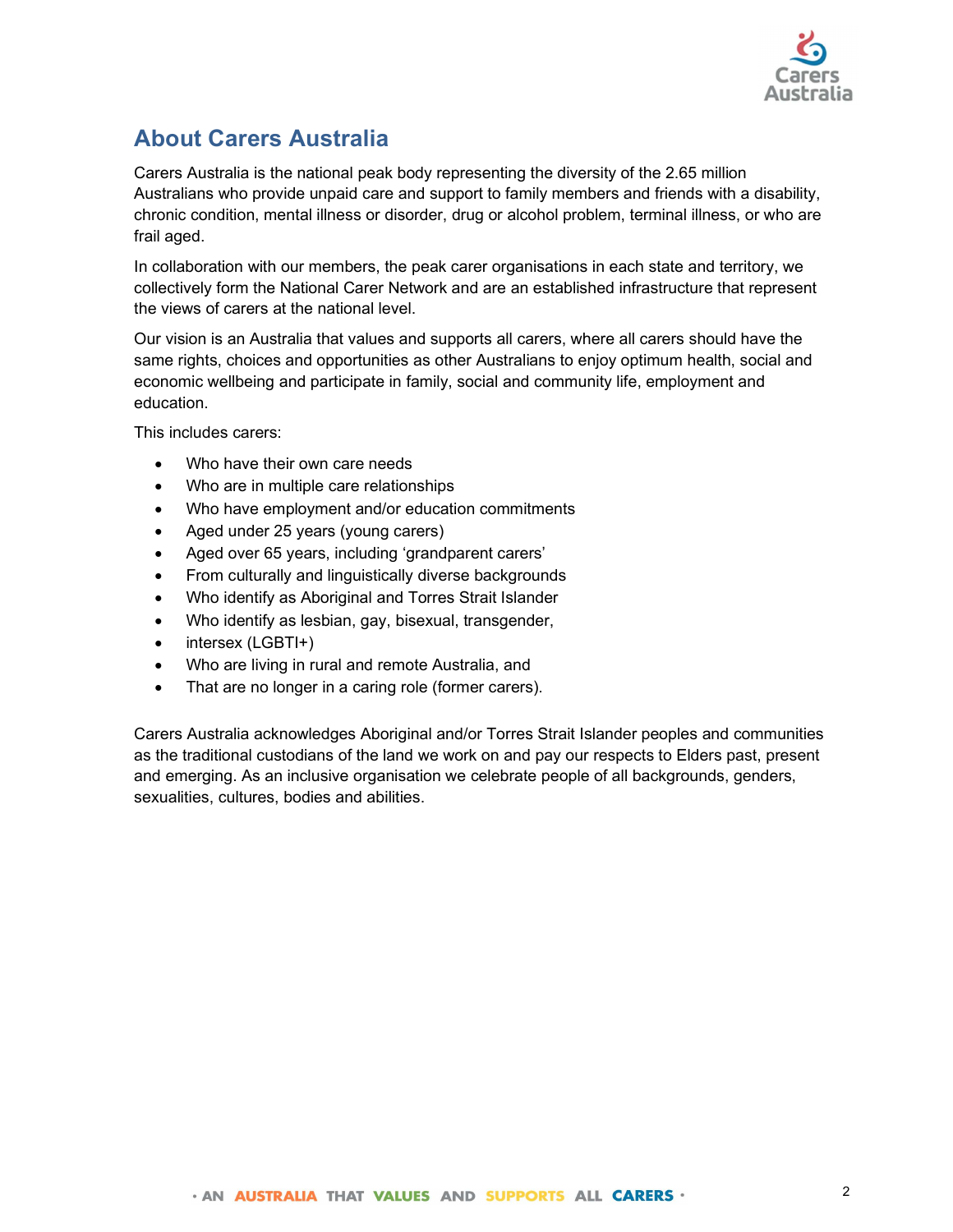

### **Introduction**

Broadly, Carers Australia support any efforts to improve access to appropriate mental health services to people when they need them, where they need them and in a culturally safe and stigma-free environment.

Rather than duplicate what the Carers Network have provided to various submission processes throughout 2019 - 2021 to-date, this submission aims to briefly outline specific issues related to carers we want the Committee to be cognisant of, as it examines the findings of the Productivity Commission Inquiry Report into Mental Health, the Report of the National Suicide Prevention Officer, the Victorian Royal Commission, the National Mental Health Workforce Strategy and other recent strategic reviews of the current mental health system, taking into account the 2019 bushfires and COVID-19 pandemic.

The issues that are highlighted come from the wealth of experience that Carers Australia and the Carer Network have gained as the peak for carers across Australia for over 30 years and recognise the carers role in contributing to the recovery of individuals with mental illness. A significant proportion of the Carer Network's members are mental health carers, and Carers ACT is in fact the recognized territory peak for mental health.

We have strong established relationships with many mental health organisations, services and support organisations, where for many years we have been in partnership with SANE Australia to maintain a free and anonymous 'SANE Forum' specifically for carers of people living with complex mental health issues, and are currently funded to deliver a project focusing on mental health carers to support their self-care during COVID-19, which we are delivering in collaboration with Mental Health Australia.

Further, until introduction of the Carer Gateway, Carers Australia and the Carer Network provided mental health services nationally, including the National Carer Counselling Program (NCCP), Carer Information and Support Service (CISS), and Mental Health Respite – Carers Support Service funded by the Department of Social Service until May 2020. All Carer Network members continue to deliver mental health support for carers broadly, whether through the Australian Government Carer Gateway or funded via another means such as state/territory government.

Carers Australia takes this opportunity to draw to the Committee's attention our support for the Productivity Commission's recommendation specific to the needs of families and carers within the Mental Health Inquiry Final Report (Recommendation 18), noting the Commission stated:

"Carers are an important, but too often forgotten, part of the mental health system. They play a vital role in the recovery of people with mental illness, but their own needs are not always considered by the mental health system. They are often excluded from discussions on their care recipient's needs — regardless of the consumer's preferences — and not made aware of services that can assist them. Embedding family- and carer- inclusive practices across the mental health system would enable more effective support to people accessing services and their carers.<sup>1</sup><br>We agree with the Productivity Commission's emphasis on family- and carer-inclusive practices,

and that the delivery of psychosocial supports have been hampered by inefficient funding arrangements and service gaps. Further, Carers Australia: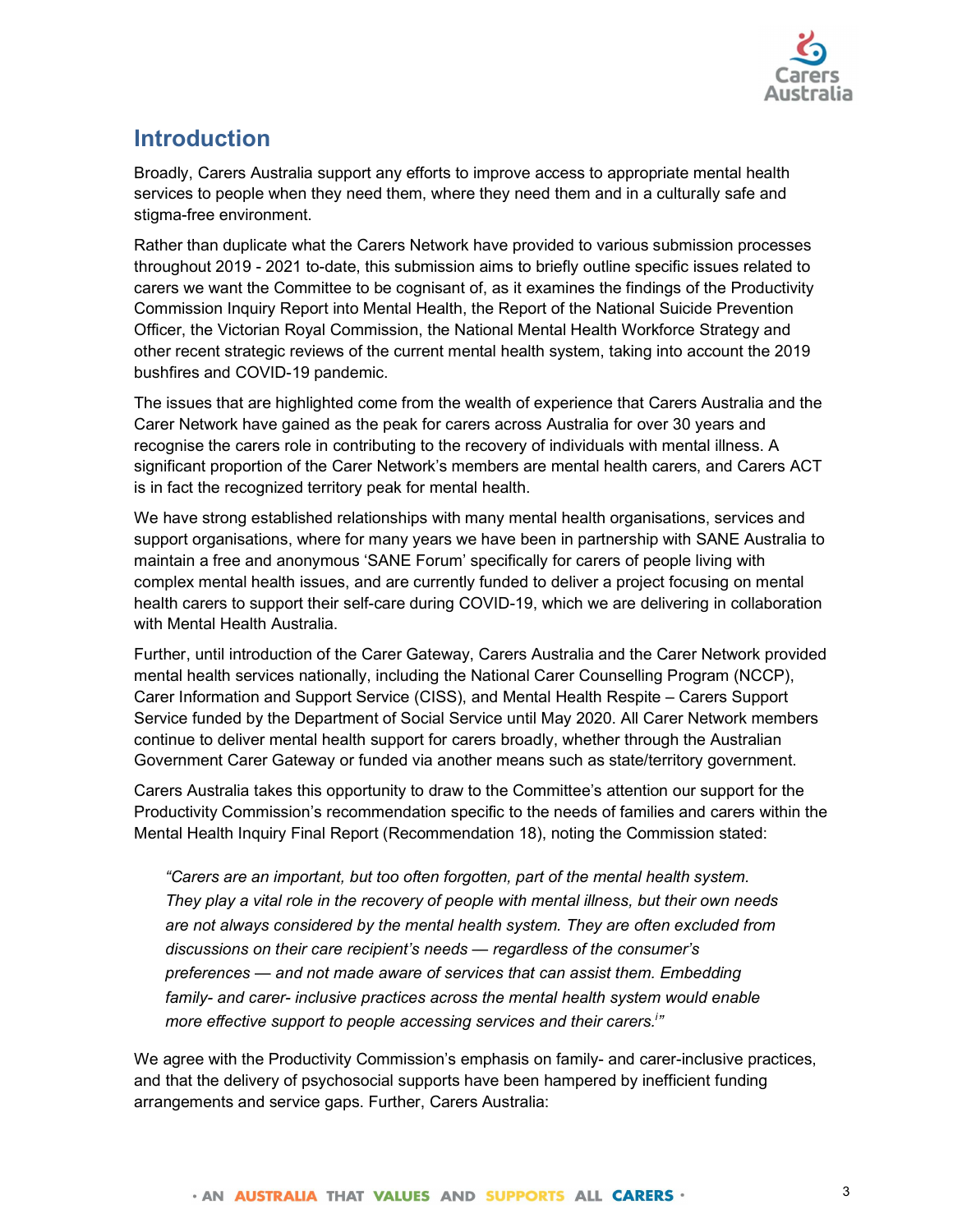

- Support that any pathways to mental healthcare should be accessible, affordable, and empower people to make informed choices between a range of options tailored for the individual, given their condition and circumstances.
- Affirm the need to ensure access to preventative and ongoing mental health support and services must be extended to all carers, not just carers of people with a mental illness, and be accessible through the Carer Gateway.
- Applaud the call to amend the eligibility criteria for the Carer Payment and Carer Allowance to reduce barriers to access for mental health carers, and the need to review the Adult Medical Report Form and Adult Disability Assessment Tool to ensure they accommodate for the care needs of people with mental illness, and
- Highlight that removing barriers and supporting carers to participate in flexible and appropriate paid work is pivotal to enabling their social, community and economic participation, and greater outcomes for community and government as they maintain and thrive in their caring role to a person with a mental illness.

## Issues to highlight in response to the Terms of Reference

Carers Australia welcomes the opportunity to provide a response to the Select Committee on Mental Health and Suicide Prevention (the Committee). We are strong advocates for carer inclusion in services delivered to those they care for – whether these be clinical services or other types of support services, which is at the heart of the concept of "partners in care" as a central principle of the Carer Recognition Act (Cwth).

#### 1. Carers need support for their own mental health

# Mental health services often focus on the needs of the person living with a mental illness without considering that the person providing care may also require mental health support, and in fact may also be a consumer of mental health services themselves.<br>As is the case for all carers, caring can at the best of times be a rewarding yet demanding and

socially isolating experience, where carers have among the lowest levels of wellbeing of any group of Australians<sup>i</sup>, even before the impact of COVID-19. The pandemic added another level of complexity for carers, where they have had, and in some cases continue to have, periods of reduced social support and formal and informal respite options. Add to this reduced employment and income, especially young carers and women in lower paid, casualised sectors, increased risk of violence and abuse within the home due to associated household changes and financial impacts and/or the challenging behaviours among the people they care for, increased basic living expenses, and difficulty accessing essential items through isolation processes. Carers are at breaking point.

Carers of people with a mental illness often do not have the same visibility as carers of people in other circumstances, and this can be an additional obstacle to accessing recognition and support. Carers of people with mental illness spend extensive time with the person they care for, providing practical support such as assistance with finances and transport, assistance with daily living such as personal hygiene and meal preparation, emotional support and behaviour management. Of the 994,600 people with psychosocial disability (living in households) in 2018, 94.9% need assistance or experienced difficulty with at least one activity of daily life, most commonly cognitive and emotional tasks (85.5% of all those with psychosocial disability) $\ddot{ }$ .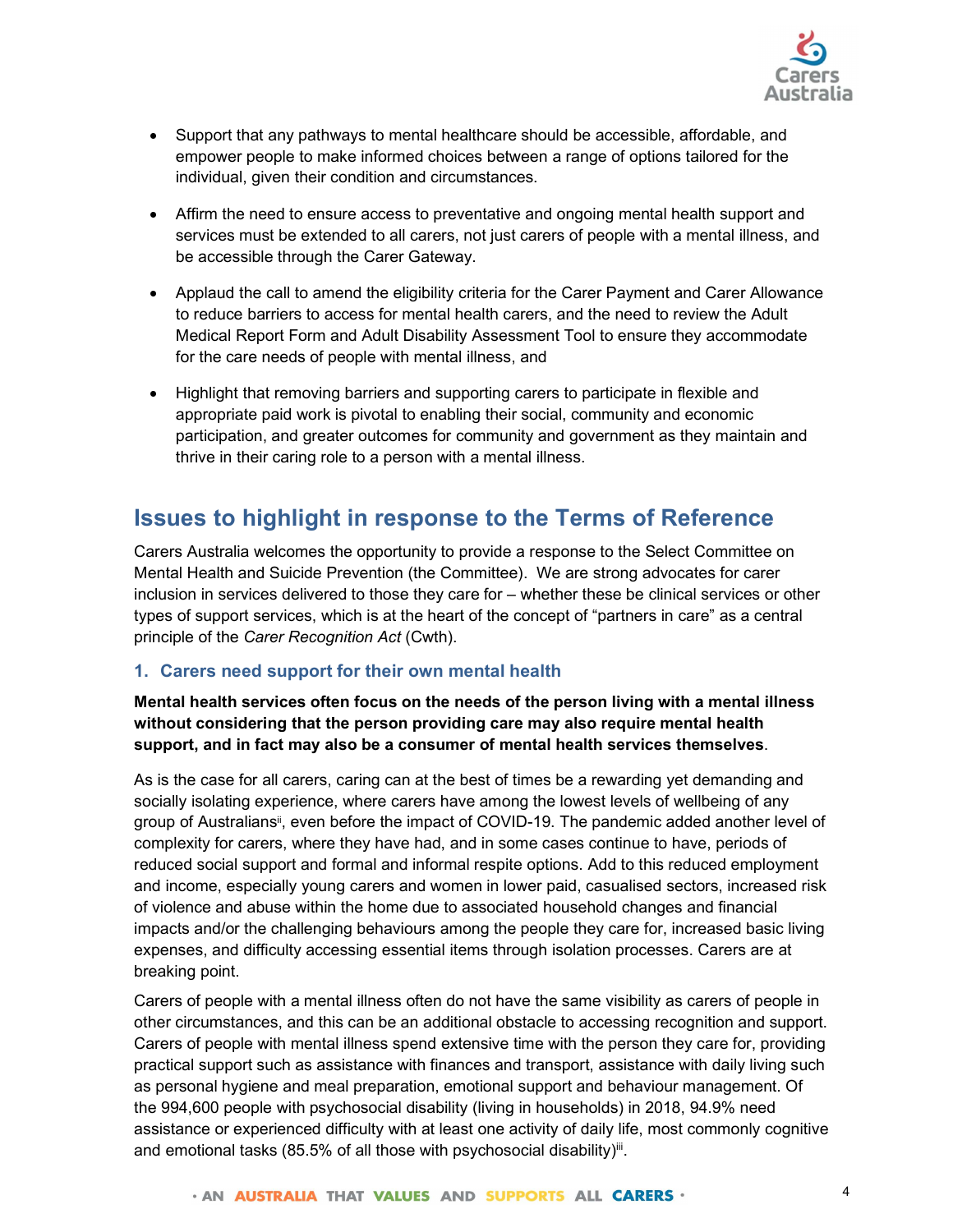

Processes that identify the mental health, self-care and broader health care needs of all carers are needed to maintain the caring role. All services should consider carer needs and their role in contributing to the recovery of individuals with mental illness, where the wellbeing of people with mental illness and their families and carers are interdependent.

#### 2. Fragmentation of support to carers

Reform across settings and sectors, including mental health, aged care, disability care and social services, while well intentioned has potential to further fragment the provision of psychological supports available to carers in all care relationships. We draw attention to Carer Gateway services which have been available online from April 2020,

were "Carer Gateway is for anyone who is a carer. You may be a carer if you are looking after someone with disability, mental illness, dementia, a long-term health condition, an illness that will cause their death, or an alcohol or drug problem, or someone who is frail because they are old"<sub>"</sub>. There would be significant duplication in policy development, infrastructure and administration if carer specific supports, related to mental health carers or the broader mental health of all carers, were separated from the Carer Gateway without investigation of the unintended consequence of further fracturing carer supports.

We urge the government to consider the following issues when examining potential changes in responsibility to funding or provision of services, noting we support actions that aim to facilitate a clearer division of roles for each level of government and across settings and sectors:

- Stigma with separating the needs of mental health carers from that of other carers
- Exacerbating the gap in identifying the mental health needs of all carers
- Further siloing support options for carers, noting interface issues already occurring and being scrutinsed within reform processes related to My Aged Care and the NDIS, as well as introduction of the Disability Gateway in January 2021
- Possible deskilling of Carer Gateway Providers in supporting mental health carers, as they will be isolated from the detailed knowledge around mental health supports, eligibility criteria, policy and relevant regulations that mental health carers specifically need to navigate their caring role
- How non-Carer Gateway Providers will be made aware of mental health services, including those funded by Commonwealth, state or territory governments or Primary Health Networks (PHNs) commissioned carer services, and
- Logistics related to information provision between service providers and the Carer Gateway in order to adequately assess and monitor the ongoing needs of carers across settings and services.

Carers Australia also believe that actions to explore interface issues and gaps in services outside the NDIS, as well as actions to streamline access to psychosocial supports both within and external to the NDIS, should have more emphasis. The majority of carers affirm that the supports received have made a positive contribution to the wellbeing and prospects of participants and, by extension, this may have a flow on effect to those who care for them. However, many carers have found access to the NDIS difficult to navigate, slow and exhausting. Carers are also not able to access NDIS supports, and there is currently no requirement for carer needs assessment during application, planning or review. The result is that carer support in participant's plans are often poorly matched to the needs of carers.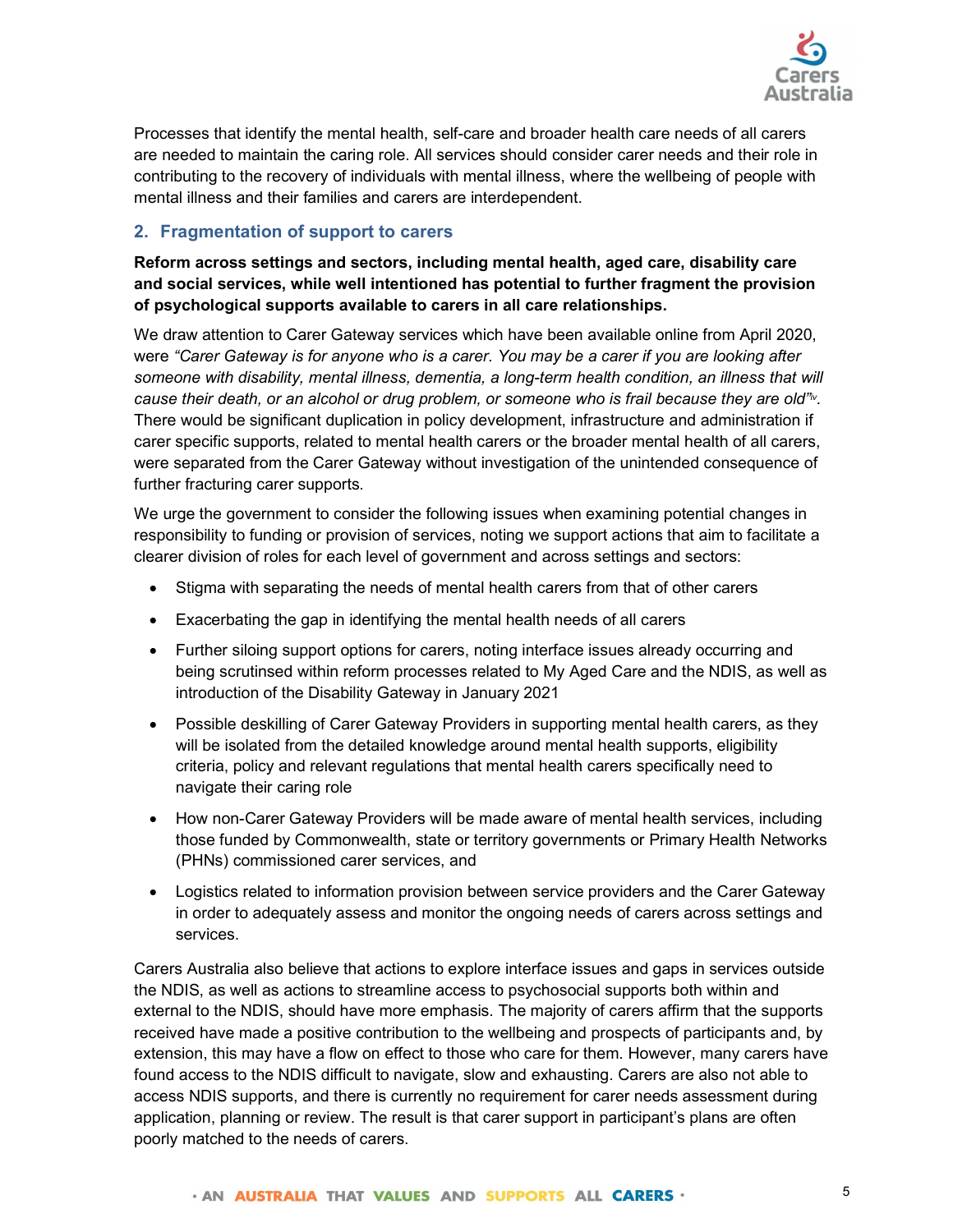

We note the notion assess carers needs if developing a new assessment tool for implementation across the mental health system, where it is essential to ensure a robust and person-centered approach to assessment and referrals, and how this will interface with the Carer Gateway and other 'navigation portals'. This also accounts for issues with carer needs assessment within My Aged Care and the NDIS currently being explored within other reform process, and how these will intersect with the needs assessment process and Carer Action Plan development and review within the Carer Gateway.

#### 2. Carer recognition and national leadership

While the Carer Recognition Act 2010 (Cwth) formally acknowledges the valuable social and economic contribution of carers in Australia, the last National Carers Strategy lapsed in 2014. The Commonwealth government must show national leadership on carer issues and ensure that carers are considered, which should outline how to address carers' rights and needs, together with and separately from the people they care for.

Carers Australia support the development of a new National Mental Health Strategy that integrates services and supports delivered in health and non-health sectors, and actions that strengthen the establishment of a clear and ongoing role for consumers and carers in all aspects of mental health system planning, design, monitoring and evaluation. However this must not be at the detriment of developing a National Carers Strategy that considers all carers.

A National Carer Strategy encompassing strategic direction and responsibilities across different levels of governments and portfolios should be a priority. Outcome measures are needed to monitor the impact of fragmented jurisdiction-based carer strategies, and would assist in identifying what data is needed to monitor the social and economic impact of national carer policies and programs. We also support the call for a National Stigma Reduction Strategy, noting that activities to increase social inclusion and reduce stigma must consider the carers needs as an individual separate from the person with a mental illness they care for.

Further, we highlight the need for improved responsibility and accountability for mental health related carer support within the Department of Health and relevant authorities, to address a diffusion of responsibility and perception that carer supports are a Department of Social Services only-role, or primarily focused on carers of people with a disability.

We request the Committee's response includes the requirement for clear mapping of all mental health and other relevant reform process recommendations/actions and how they interrelate, along with what the intended outcomes will be for consumers, carers, service providers and governments. This includes the National Mental Health and Suicide Prevention Agreement being developed by the Health National Cabinet Reform Committee (HNCRC), and the work of the National Federation Reform Council to collaborate a set of principles that will underpin whole-ofgovernment efforts to transform and improve Australia's mental health system.

#### 3. Respite services are a critical gap

Investment in and increasing access to appropriate community-based respite care for mental health carers is a critical gap within mental health service in Australia, and until properly addressed, mental health carers entitlements and services will continue to be treated as a sub-component of the support to those they care for.

Respite services are critical to many carers' own health and wellbeing and can, in many cases, mean the difference between a carer being able to provide care and support or having no alternative but to seek other accommodation options, ceasing employment or risk further strain on the carer and wider family, noting: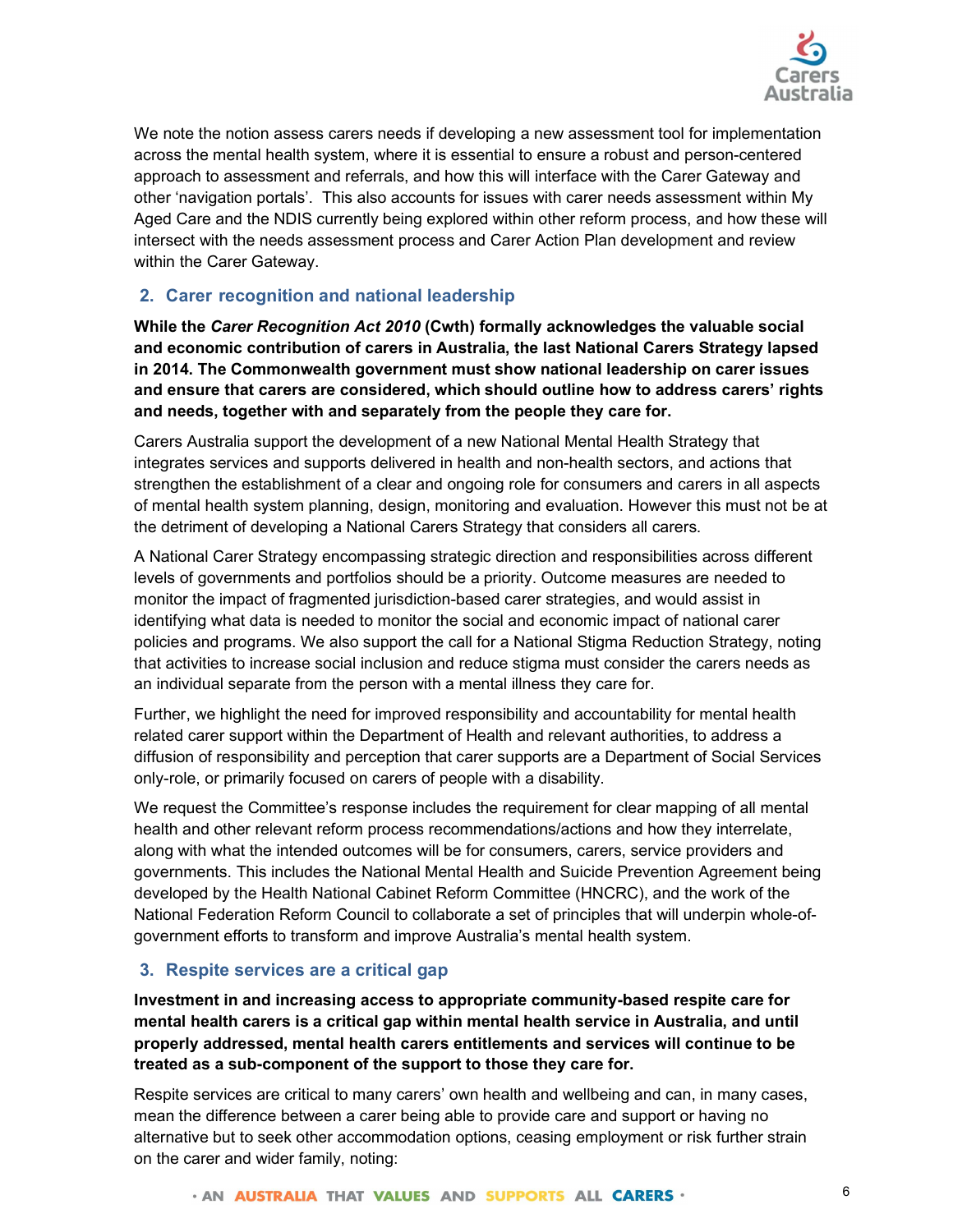

- Recent cessation of funding for programs including the Mental Health Respite Carers Support Service
- Difficulty accessing respite, particularly community-based cottage respite through the Carer Gateway, and
- Very limited access to carer respite via the NDIS for people with a mental illness, as currently supports are not funded based solely on carer need.

Due to the fluctuating nature of mental illness, mental health carers manage a high level of unpredictability in their caring role in addition to a high level of emotional support, planning and behaviour management. Additional respite support for carers who play a vital role in the continuum of care for people with severe and persistent mental illness is critical.

This must also address clear pathways for accessing alternative services for themselves and the person they care for with a mental illness, including after-hours services, mobile crisis services, and post-crisis counselling/debriefing for the carer.

#### 4. Young carers are a highly vulnerable population

## All young carers are at increased risk of mental health issues, regardless of if the person they are caring for has a mental illness or another care requirement such as a physical disability or life-limiting illness.<br>There are approximately 235,000 'young carers' aged 11-25 years in Australia<sup>v</sup> noting that about

12% of mental health carers are aged between 15 and 25 years.  $\dot{v}$  Many young carers report<sup> $\dot{v}$ </sup> a lack of sleep, ongoing stress and mental health issues which affects their motivation or ability to get up in the morning or go to school, and that their care responsibilities restrict their ability to achieve their potential, socialise with friends, participate in extra-curricular activities, and to build a sense of belonging.

Carers Australia believe schools are a key area where caring is often not recognised and/or not responded to appropriately. All actions to assess and support children and young people in education across systems must consider the specific requirements to enable social and emotional wellbeing in the context of the young carer as an individual, and within their caring role.

#### 5. Carer-inclusive workplaces

Explicit carer-inclusive workplace practices must be a component of mentally healthy workplaces - the reality is that if a significant number of carers are not able to combine work and care, they will have to abandon one of these roles. If it is employment there will be a very substantial rise in the cost of social welfare. If it is care, there will be a decrease in the propensity to care and a significant rise in the cost of paid supports.

Carers in Australia experience considerably poorer employment outcomes, with a 52.2% employment to population ratio compared with 75.9% for people without caring responsibilities<sup>viii</sup>.<br>While the hours spent caring can affect carers' ability to participate in the labour force, a lack of employer flexibility and little understanding of the caring role are also barriers to employment. This is particularly the case for mental health carers who regularly encounter stigma or lack of awareness regarding mental illness. Many carers give up their employment, especially when they are first confronted with a caring role or if it intensifies. What carers and their employers need to consider are adjustments to their working conditions which may include working from home, job sharing, requesting lower-level work to accommodate caring, flexible working hours and /or days. While in some cases the nature of employment is such that it cannot accommodate flexibility, if